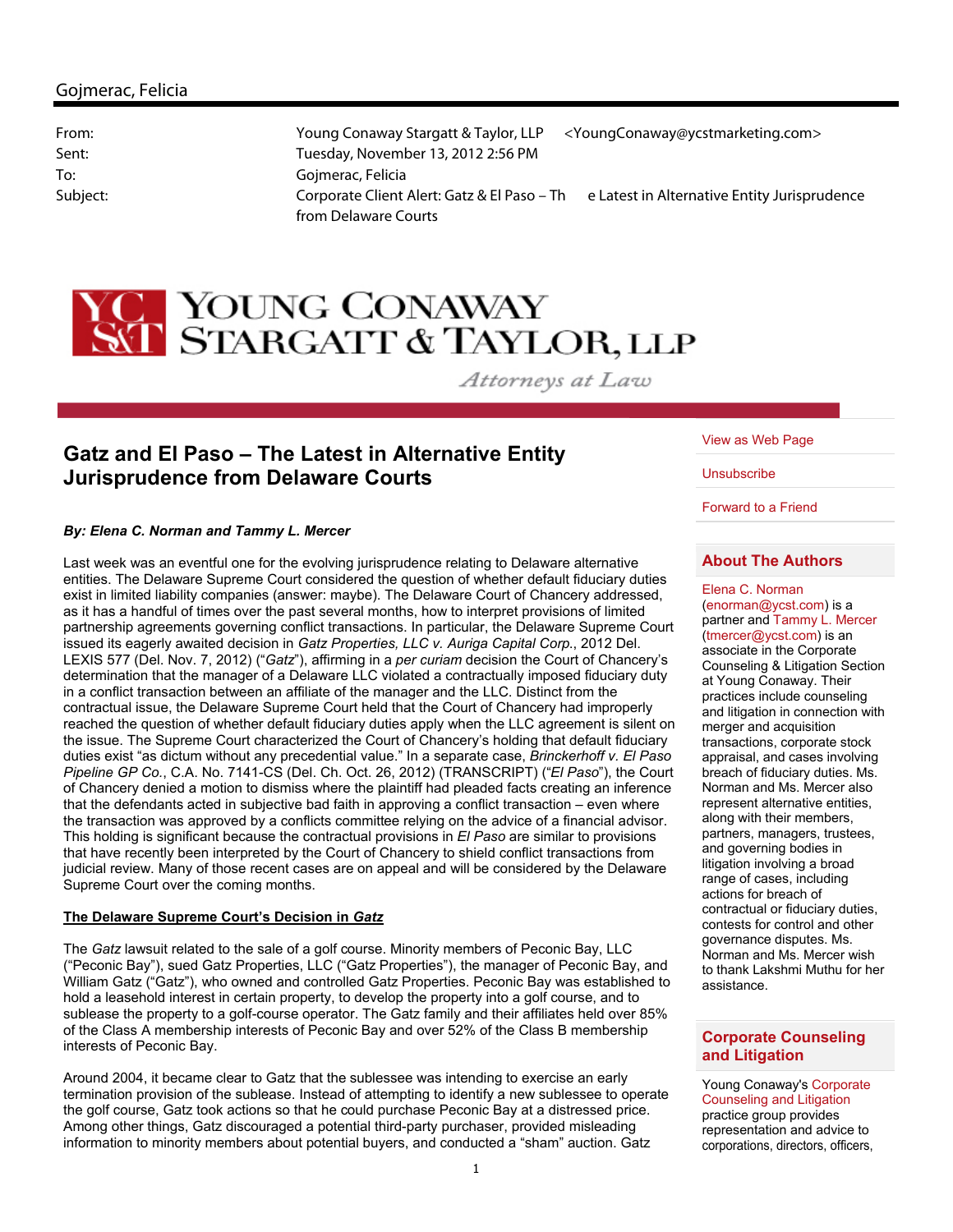purchased Peconic Bay at the auction, at which he was the only bidder. Plaintiffs sued for damages, arguing that Gatz Properties breached its fiduciary duties to the minority members of the LLC. The Court of Chancery ruled in favor of the plaintiffs on both contractual and statutory grounds. The defendants appealed.

First, the Delaware Supreme Court affirmed the finding that Gatz Properties had violated the contracted-for fiduciary duty by refusing to negotiate with a third-party bidder and causing the company to be sold to himself at an unfair price in the flawed action. The relevant contractual provision provided:

Neither the Manager nor any other Member shall be entitled to cause the Company to enter into any amendment of any of the Initial Affiliate Agreements which would increase the amounts paid by the Company pursuant thereto, or enter into any additional agreements with affiliates on terms and conditions which are less favorable to the Company than the terms and conditions of similar agreements which could then be entered into with arms-length third parties, without the consent of a majority of the nonaffiliated Members (such majority to be deemed to be the holders of 66-2/3% of all Interests which are not held by affiliates of the person or entity that would be a party to the proposed agreement).

*Gatz* at \*14-15. The Supreme Court held that, "[v]iewed functionally, the quoted language is the contractual equivalent of the entire fairness equitable standard of conduct and judicial review." *Id*. at \*15. It further found that, based on extensive record support for the Court of Chancery's determination that Gatz had acted in bad faith, Gatz was not entitled to exculpation or indemnification pursuant to the terms of a separate provision of the LLC Agreement, which had a carve-out for acts of gross negligence, willful misconduct or willful misrepresentation. *Id*. at \*27.

The Supreme Court then turned to the question of whether Gatz had violated statutory default fiduciary duties and held that the Court of Chancery had improperly considered the question of whether Gatz's behavior was also governed by such default duties. The Court of Chancery had held that the "Delaware Limited Liability Company Act imposes 'default' fiduciary duties upon LLC managers and controllers unless the parties to the LLC Agreement contract that such duties do not apply." *Id*. at \*29. The Supreme Court made clear that the Court of Chancery's "statutory pronouncements must be regarded as dictum without any precedential value." *Id.* It found that the issue had not been properly raised below, and that in any event, it need not have been reached given the explicit duties set forth in Section 15 of the governing LLC Agreement. Moreover, according to the Delaware Supreme Court, "the merits of the issue whether the LLC statute does – or does not – impose default fiduciary duties is one about which reasonable minds could differ" and one that has not previously been decided by the Delaware Supreme Court. *Id*. at \*32-33 n.70. The Supreme Court expressed its view that one could reasonably conclude the LLC statute is "consciously ambiguous" in that regard, and suggested that the "'organs of the Bar' . . . may be well advised to consider urging the General Assembly to resolve any statutory ambiguity on this issue." *Id*. at \*32-33.

The Supreme Court's decision in the *Gatz* case is important because it undoes what many practitioners had expected to be a durable principle based on prior Court of Chancery decisions that the Delaware LLC Act does indeed impose fiduciary duties on LLC managers unless the parties provide otherwise in their agreement. The Delaware Supreme Court made it clear that the existence of default fiduciary duties is a "question [that] remains open." *Id*. at \*29 n.62. The lesson for drafters of alternative entity agreements governed by Delaware law is clear: use language that makes clear exactly what duties are – and are not – intended to apply to those who control and manage the LLC.

# **The Delaware Court of Chancery's Ruling in** *El Paso*

A few days before the Delaware Supreme Court's opinion in *Gatz*, the Court of Chancery gave an oral bench ruling that addressed limited partner challenges to conflict transactions between a master limited partnership and a controller. The court denied defendants' motion to dismiss breach of contractual duty claims. In doing so, the court held that plaintiff had pleaded a claim that a conflicts committee had acted in subjective bad faith in approving a conflicted transaction between a publicly traded master limited partnership, El Paso Pipeline Partners, LP ("El Paso"), and the controller of El Paso's general partner, El Paso Corporation ("EPC"). Moreover, the court refused to give the general partner ("EPGP") the benefit of a provision in the limited partnership agreement that created a conclusive presumption of good faith if EPGP relied upon advice from an independent financial advisor. The court's conclusion on the latter point is noteworthy insofar as this ruling is arguably a departure from the Court of Chancery's prior opinions holding that a provision in a limited partnership agreement that gives a general partner a conclusive presumption

stockholders and other law firms. Our practice ranges from advising on the structure and negotiation of corporate transactions to defending (or challenging) transactions in the courtroom.

Attorneys within our Corporate Counseling and Litigation practice group have extensive experience in guiding our clients through takeover battles and dissident stockholder situations. Our attorneys also have extensive experience in the prosecution and defense of litigation involving contests for corporate control, going private transactions, valuation disputes, director and officer indemnification and advancement, alternative entity (i.e., partnerships, limited partnerships, and limited liability companies) issues, and every other manner of corporate and alternative entity dispute in the Delaware courts. Some of the higher profile matters in which our attorneys have played an active role include those that produced the landmark *Revlon*, *Time/Warner*, *QVC*, *Omnicare* and *Disney* decisions of the Delaware Supreme Court.

### **About Young Conaway Stargatt & Taylor, LLP**

Young Conaway Stargatt & Taylor, LLP, one of Delaware's largest law firms, counsels and represents national, international and local clients, handling sophisticated advisory and litigation matters involving bankruptcy, corporate law and intellectual property. Nearing its sixth decade, Young Conaway also guides regional businesses and individuals through a myriad of employment, real estate, tax, estate planning, environmental, and banking issues from the firm's offices in downtown Wilmington, DE.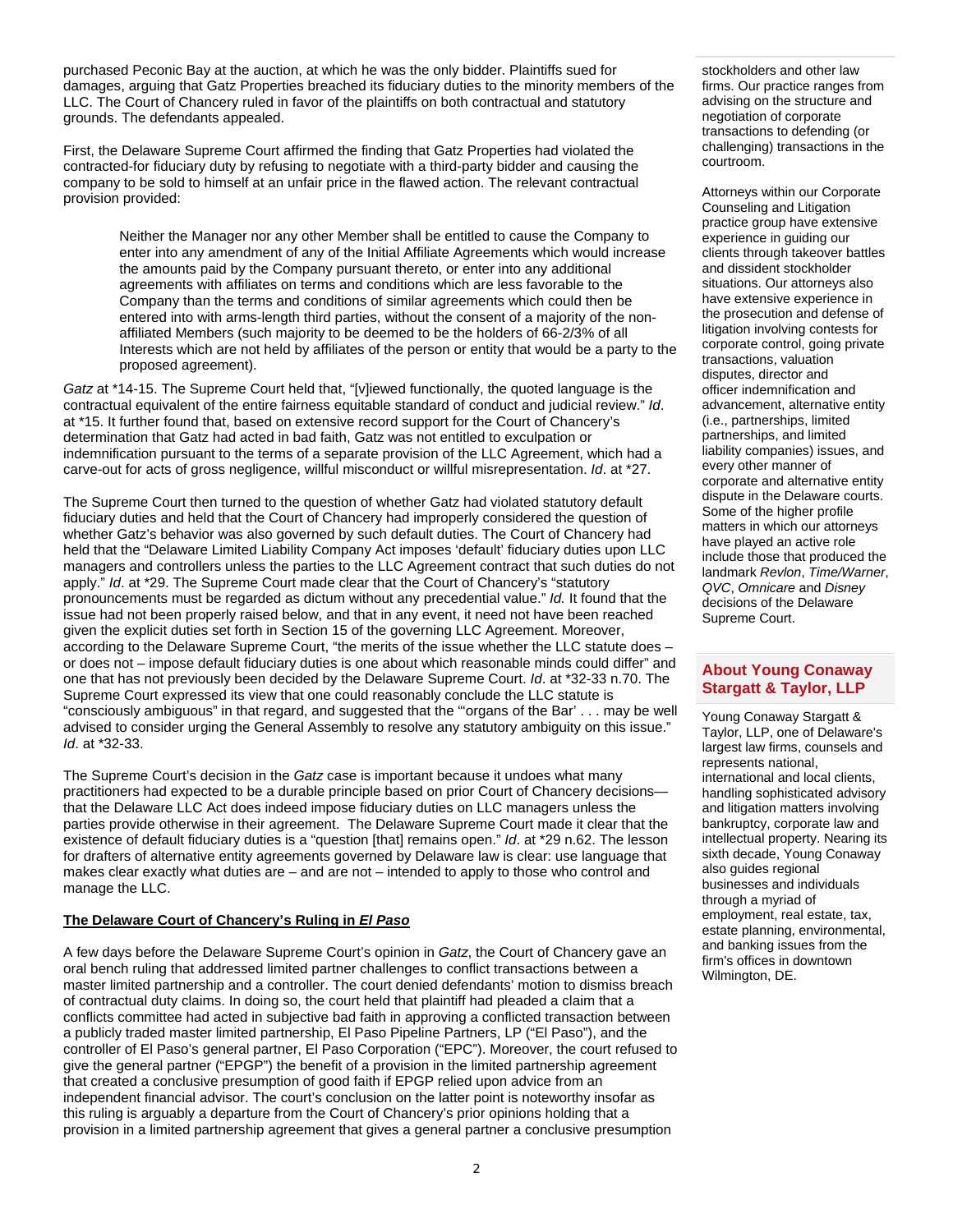of good faith for acting in reliance on an expert's opinion applies not only where the general partner relies on the opinion, but also where a committee formed to recommend a transaction to the general partner relies on the opinion.

The transaction challenged by the plaintiff in *El Paso* was a conflicted transaction in which EPC sought to sell to El Paso a 51% interest in two entities EPC owned. El Paso's limited partnership agreement (the "LPA") eliminated any common law fiduciary duties and displaced those duties with contractual duties. Specifically, in the context of transactions involving a conflict of interest between El Paso and EPGP or EPGP's affiliates, the LPA provided four methods by which the transaction may be approved. If one of those four methods was employed, the LPA provided that the transaction "shall be permitted and deemed approved by all partners, and . . . shall not constitute a breach of [the LPA]." (Tr. at 7) EPGP chose the Special Approval method, which required "approval by a majority of the members of the conflicts committee acting in good faith." (*Id.)* The Special Approval provision also provided that if Special Approval were sought, "it shall be presumed that in making its decision, the conflicts committee acted in good faith . . . ." (*Id*.) Thus, if EPGP chose to use the Special Approval method, the conflicts committee was entitled *ab initio* to a rebuttable presumption of good faith. Significantly, the LPA also granted EPGP a conclusive presumption of good faith for acts taken in reliance on the opinion of an expert as to matters the general partner reasonably believed to be "within the person's professional or expert competence." (Tr. at 34-35) Thus, per the express terms of the LPA, if EPGP acted in reliance on an expert opinion, the good faith of EPGP was conclusively established.

The plaintiff argued that the consideration EPC extracted from El Paso for the assets was far above the fair value of those assets. Moreover, the plaintiff asserted that critical information was omitted or not considered by the conflicts committee and its advisors in granting Special Approval. This information included information about contemporaneous and comparable transactions and EPC's refusal to exercise a right of first refusal it held as to certain of the same assets. Accordingly, the plaintiff argued that he had rebutted the presumption of good faith created by the Special Approval. <sup>T</sup>The defendants argued that the plaintiff had not pleaded facts rebutting the presumption of good faith. But even if the plaintiff had rebutted the presumption (the defendants argued), they were entitled to a conclusive presumption of good faith because the conflicts committee had obtained the opinion of a financial advisor.

The court held that the plaintiff had pleaded facts that, if true, showed that the "committee consciously approved a transaction that it believed was unduly favorable to the parent at the expense of the interest the committee was charged to protect." (Tr. at 56) These facts included the conflict committee's failure to consider "a contemporaneous transaction in the same asset space involving the parent, a transaction that the pricing terms of which create[d] an inference of fairly gross price mismatching," and the fact that the parent "eschew[ed] the option" to buy into the same space as the assets being sold to El Paso. (Tr. at 57) The court observed that "the conflicts committee and its financial advisor, if they were doing their job, would have known of these inconvenient facts. The absence of candid dealing with them and explanation of why they're distinct, and the pricing of the transaction at a multiple that the plaintiffs plead was exceedingly disparate, does to my mind create a pleading stage inference." (Tr. at 58)

As to the conclusive presumption of good faith, the court held, by implication, that this standard did not apply because the Special Approval process was employed. The court observed that "it seems fairly clear to me that when [the LPA] says that the conflict committee acts under a particular standard, that's the standard; and that the general partner is benefitted for this reason." (Tr. at 55) The court resisted the notion that where the Special Approval process is chosen, defendants also get the benefit of a conclusive presumption by the conflicts committee's reliance on a financial advisor.

*El Paso* is important because it provides an alternative point of reference as to how provisions in limited partnership agreements that potentially create rebuttable and conclusive presumptions will be interpreted. In several decisions in the last two years, the Court of Chancery has held that the contractual provisions shielded the transaction from judicial review and have dismissed the challenges.<sup>2</sup>*El Paso* is the first to allow a plaintiff to get past the dismissal stage.

#### **Conclusion**

*Gatz* and *El Paso* provide a preview of what is looking to be an active few months at the Delaware Supreme Court as the court addresses a number of interpretive and policy arguments in connection with challenges to transactions involving Delaware alternative entities. *Gatz* also serves as a judicial message to the Delaware legislature that the court believes the issue of whether default fiduciary duties exist to be one for the legislature to decide and not the courts. Alternative entity enthusiasts will certainly be on the lookout for the response from the Delaware legislature.